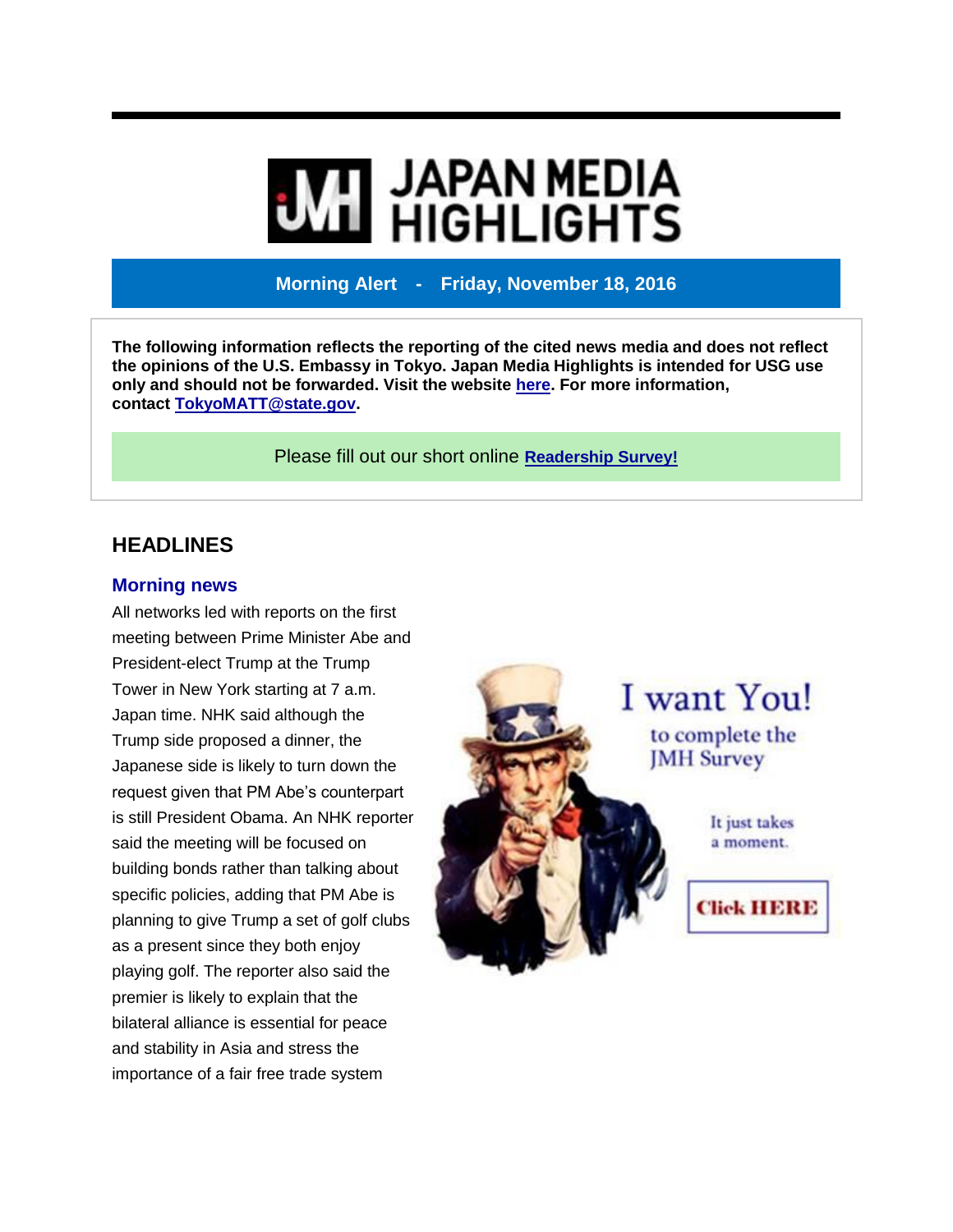such as the TPP.

Main front-page items in national papers included the planned meeting between Abe and Trump, yesterday's discussions at the Lower House Commission on the Constitution, and an update on the scandal engulfing South Korean President Park.

# **ECONOMY**

## **APEC ministerial conference begins in Peru**

All papers reported on the opening of this year's APEC ministerial conference in Lima on Thursday, noting that attention is focused on whether or not the participants will be able to come up with measures to curb the protectionist sentiments triggered by Brexit and the election of Donald Trump. Although Foreign Minister Kishida, who is attending the conference with Economic Minister Seko, is expected to underscore the importance of the TPP, Asahi explained that some countries are looking to effectuate the agreement "without the U.S."

On the TPP, Nikkei said Prime Minister Abe may try to sway President-elect Trump to embrace it by underscoring that Japan is prepared to support U.S. infrastructure projects so as to increase jobs for Americans and that the TPP is necessary to prevent China from taking the initiative in establishing global trade rules in the future. Meanwhile, most papers wrote that Vietnamese Prime Minister Nguyen moved on Thursday to suspend administrative work to obtain parliamentary approval of the TPP on account of the Obama administration's decision not to seek congressional endorsement of the regional free trade pact.

#### **Calls mounting in U.S. for bilateral FTA with Japan**

Asahi reported on mounting calls in the U.S. for seeking a bilateral FTA with Japan in view of President-elect Trump's opposition to the TPP. Senator Hatch, who is a strong proponent of the TPP, reportedly said on Wednesday that given the President-elect's opposition to it, "an agreement with Japan would be an alternative." During a press conference in Tokyo yesterday, Iowa Governor Branstad voiced hope for a bilateral economic partnership accord between the U.S. and Japan. However, the GOJ is negative about the idea, with an unnamed senior METI official saying: "If we start such negotiations now, we would just end up rekindling trade conflict. We will absolutely not do that"

#### **Japanese automakers wary of Trump's position on NAFTA**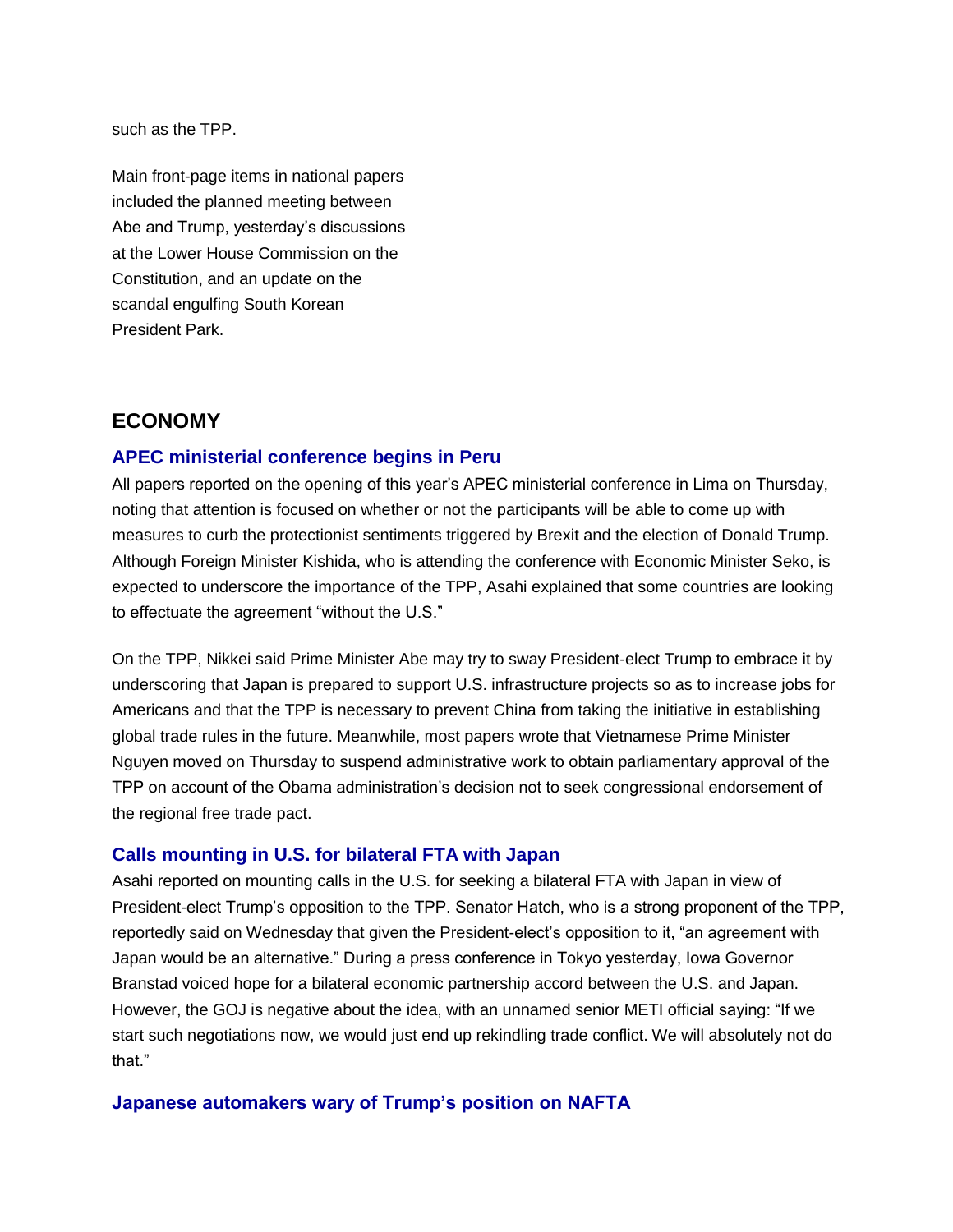Yomiuri reported that Japanese car manufacturers are paying close attention to the incoming Republican administration's policy on NAFTA since President-elect Trump insisted on renegotiating the pact during the presidential campaign. They are afraid that they will need to review their marketing strategies for the region since they operate assembly lines in Mexico because NAFTA allows them to export vehicles assembled there to the U.S. tariff-free.

## **Japan eager to seal EPA with EU**

Most papers reported that the GOJ convened a taskforce meeting on Thursday to affirm the Abe administration's policy of reaching a rough accord on sealing a free trade deal with the EU this year with the goal of resurrecting the TPP, whose effectuation appears to be becoming difficult following the election of Donald Trump. Yomiuri wrote that by signing an EPA with the EU at an early date, Japan is keen to demonstrate its commitment to free trade out of fear that more nations will be prompted to adopt a protectionist approach in response to President-elect Trump's opposition to the free trade accord in the Asia-Pacific region.

# **INTERNATIONAL**

#### **U.S. media divided over Trump's approach toward Senkakus**

Yomiuri wrote that some U.S. media outlets, including the [National](http://nationalinterest.org/feature/donald-trumps-first-100-days-how-he-could-reshape-us-foreign-18353) Interest and [Fortune,](http://fortune.com/2016/11/09/donald-trump-president-first-year/?iid=sr-link2) suspect that President-elect Trump may not agree with the Obama administration's position that the Senkaku Islands are covered by the U.S.-Japan Security Treaty. However, the New [York](http://nypost.com/2016/11/15/trumps-first-chance-to-silence-his-foreign-policy-critics/) Post predicted that if Rudolph Giuliani or John Bolton is tapped as secretary of state, the Trump administration may express an even stronger security commitment to the disputed outcrops since both of them are known to take a hardline toward China.

#### **Trilateral summit by Japan, China, ROK scheduled for December**

Asahi claimed that final arrangements are being made by Japan, China, and South Korea to convene a trilateral summit to be attended by PM Abe, Premier Li, and President Park in Tokyo on Dec. 19-20. The ROK government has reportedly informed the GOJ that President Park is planning to attend the session. According to a diplomatic source, the Chinese leader's Tokyo visit will be premised upon Park's participation.

#### **Payments disbursed to former comfort women**

Several papers reported from Seoul on an announcement made by the Reconciliation and Healing Foundation on Thursday that it has disbursed lump sum payments to 23 of the 46 former comfort women who were confirmed to be alive when Japan and South Korea signed a pact about a year ago to launch the fund. Since 29 of the 46 women have expressed support for the accord with Tokyo, the remaining six will also be offered the payments shortly. The foundation is expected to urge the rest of the former comfort women to embrace the agreement.

# **SECURITY**